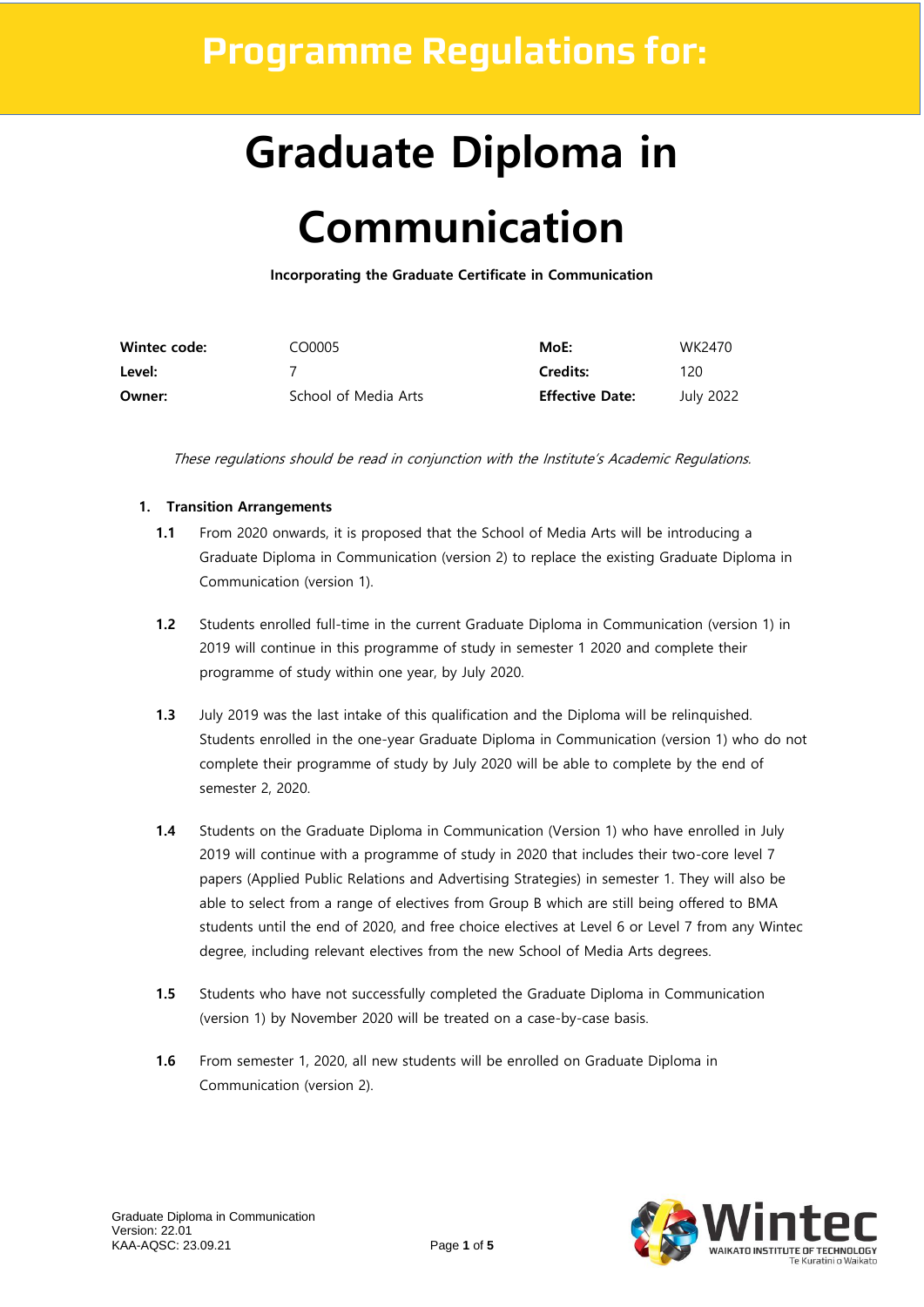#### **2. Admission and Entry**

#### **2.1 General Academic Admission**

- a) Candidates are required to have:
	- i. Successfully completed a bachelor's degree from a New Zealand institution or
	- ii. Successfully completed a bachelor's degree from an approved and accredited overseas institution; or
	- iii. Successfully completed a level 6 or 7 diploma and relevant work and/or life experience (equivalent to a bachelor's degree) or
	- iv. Equivalent (as approved by the Centre Director or authorised nominee)

#### **2.2 Special Admission**

Domestic applicants aged 20 years or above who have not met the General Admission or entry requirements for a programme but whose skills, education or work experience indicate that they have a reasonable chance of success<sup>1</sup> may be eligible for Special Admission. Special Admission will be granted at the discretion of the relevant Head of School/Centre Director or designated nominee. Such applicants may be required to successfully complete a foundation, bridging or tertiary introductory programme as a condition of entry into higher level programmes.

#### **2.3 Selection Criteria**

Selection will be determined on the basis of the candidate's application and academic performance. An interview and written language test may also be required as part of the selection process.

#### **2.4 English Language Requirements**

- 2.4.1 Candidates who have English as a second language are required to have an International English Language Test System (IELTS) score of 6.0 with no individual band score lower than 5.5; **or**,
- 2.4.2 [Equivalent](http://www.nzqa.govt.nz/about-us/our-role/legislation/nzqa-rules/nzqf-related-rules/the-table/)<sup>2</sup>.

#### **3. Transfer of Credit**

**3.1** Transfer of credit at graduate level is case by case but will not exceed more than 50% of the programme.

#### **4. Programme Requirements**

**4.1** Every candidate for the Graduate Diploma of Communication shall to the satisfaction of the Academic Board follow a programme of study for a period of normally not less than two semesters.



<sup>1</sup> [Education Act 1989 Section 224 \(3\)](http://www.legislation.govt.nz/act/public/2011/0066/latest/DLM3612075.html?search=qs_act%40bill%40regulation%40deemedreg_education+act+1989_resel_25_h&p=1) 

<sup>2</sup> Refer to The Table at<http://www.nzqa.govt.nz/about-us/our-role/legislation/nzqa-rules/nzqf-related-rules/the-table/> for a list of equivalents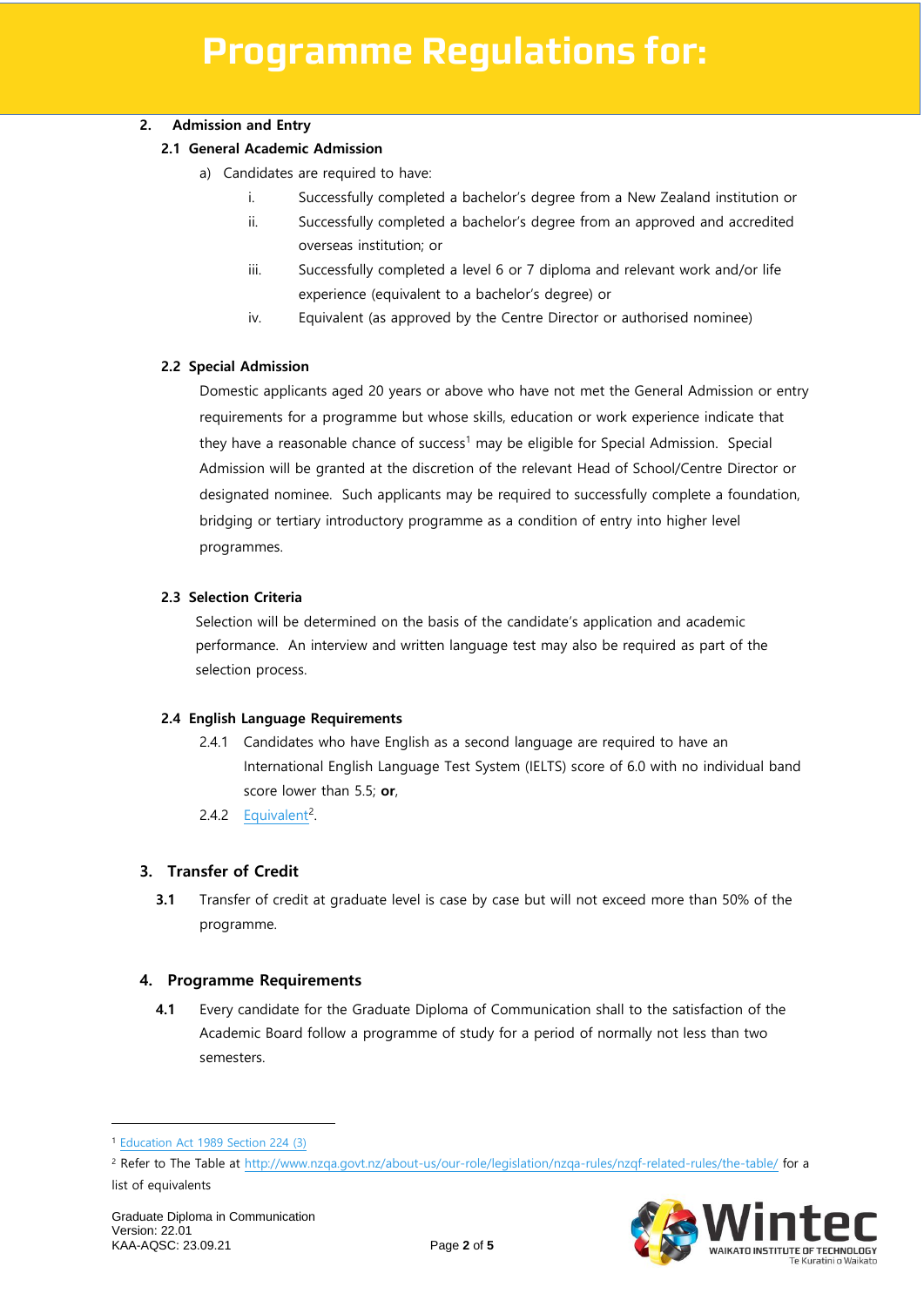### **Programme Regulations for:**

- **4.2** Each Graduate Diploma of Communication candidate's programme of study shall comprise compulsory and elective modules, totaling 120 credits, from the Schedule of Modules in Section 7 of these regulations.
- **4.3** All Graduate Diploma of Communication candidates will complete:
	- 4.3.1 Group A core paper COMM710 Communication 710 (30 credits)
	- 4.3.2 A minimum of two 15 credit elective modules or one 30 credit module from Group B (30 credits)
	- 4.3.3 60 credits of free choice electives at level 5, 6 or 7 paper from Bachelor of Communication or any other Wintec Degree by approval of the Programme Coordinator
	- 4.3.4 At least 75 credits must be from level 7
- 4.4 Every candidate for the Graduate Certificate in Communication shall to the satisfaction of the Academic Board follow a programme of study for a period of normally not less than one semester.
- 4.5 Each Graduate Certificate in Communication candidate's programme of study shall compromise core and elective modules as listed in Section 7 of these regulations.
- 4.6 All Graduate Certificate in Communication candidates will complete:
	- 4.6.1 Group A core paper COMM710 Communication 710 (30 credits)
	- 4.6.2 Group B elective module (15 credits)
	- 4.6.3 Group C free choice elective from level 5, 6 or 7 paper from Bachelor of Communication or any other Wintec Degree by approval of the Programme Coordinator
	- 4.6.4 At least 45 credits must be from level 7

#### **5. Completion of the Programme**

- **5.1** A full-time candidate will have up to five years in which to complete the Graduate Diploma in Communication, unless an extension is granted by special permission of the Head of School, School of Media Arts or delegated nominee.
- **5.2** A full-time candidate will have up to five years to complete the Graduate Certificate in Communication, unless an extension is granted by special permission of the Head of School, School of Media Arts or delegated nominee

#### **6. Award of the Qualification**

- **6.1** Candidates who successfully complete the requirements in 4.3 will receive the award of Graduate Diploma in Communication.
- **6.2** Candidates who successfully complete the requirements in 4.6 will receive the award of Graduate Certificate in Communication

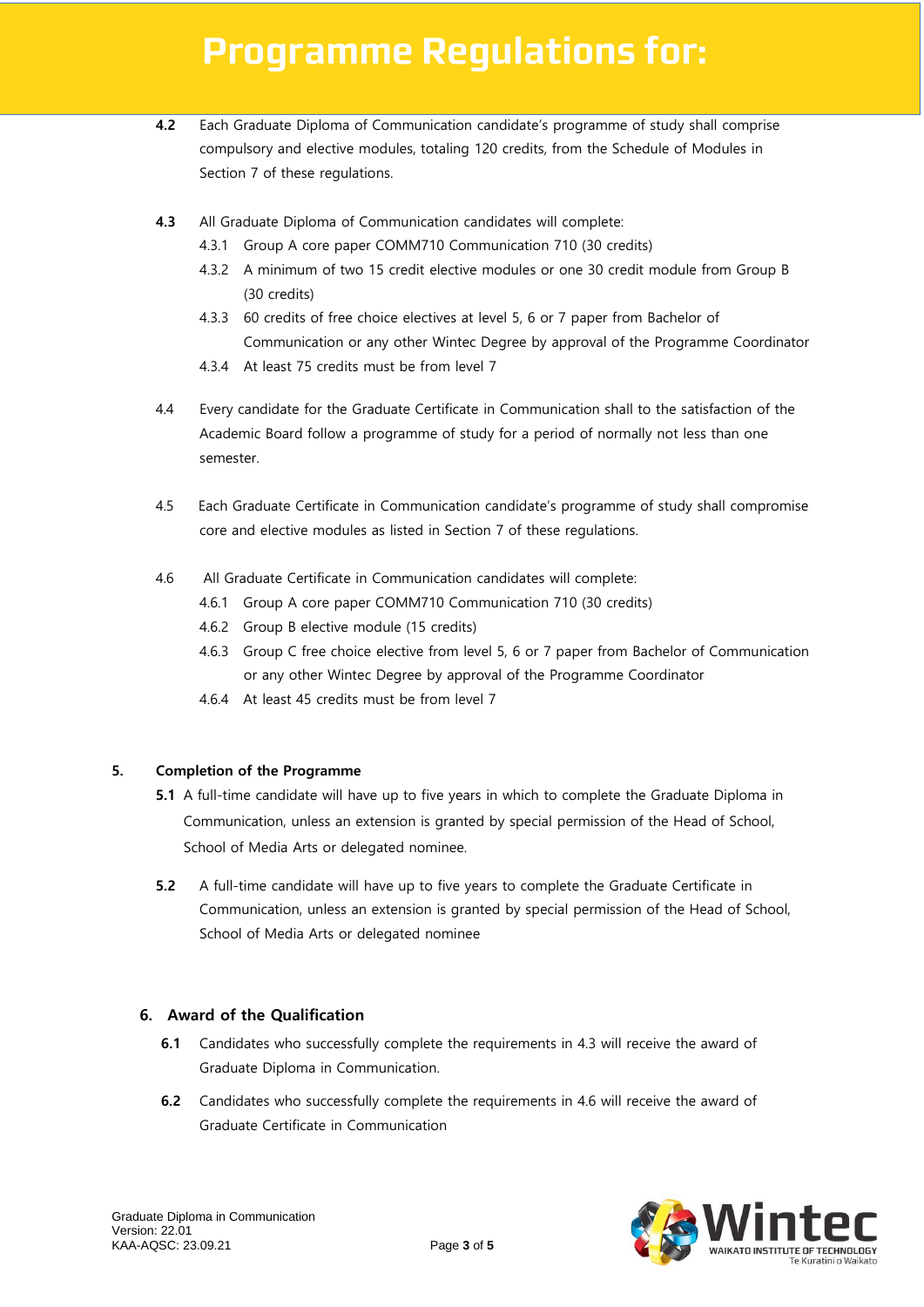#### **7. Schedule of Modules - Graduate Diploma in Communication**

Note: The absence of an entry in the pre/co-requisite columns means there are no pre/co-requisites for that module. Pre-requisites and co-requisites may be waived at the discretion of the relevant Head of School/Centre Director or designated nominee.

#### **Table A:**

#### **Group A: Core**

| Module<br>Code | <b>Module Name</b>           | Level |    | Credits   Pre-Requisites | Co-Requisites |
|----------------|------------------------------|-------|----|--------------------------|---------------|
|                | COMM710   Communications 710 |       | 30 | NIL                      | <b>NIL</b>    |

#### **Group B: Elective**

| <b>Module</b>  | <b>Module Name</b>              | Level          | <b>Credits</b> | <b>Pre-Requisites</b>                 | Co-               |
|----------------|---------------------------------|----------------|----------------|---------------------------------------|-------------------|
| Code           |                                 |                |                |                                       | <b>Requisites</b> |
| <b>PROF702</b> | Professional Practice 3         | $\overline{7}$ | 15             | <b>PROF601</b><br>or                  |                   |
|                |                                 |                |                | equivalent                            |                   |
| COMM720        | Communications 720              | $\overline{7}$ | 15             | COMM620<br>or                         |                   |
|                |                                 |                |                | equivalent                            |                   |
| DFNZ701        | Design Factory Industry Project | $\overline{7}$ | 30             | 75 credits at                         |                   |
|                |                                 |                |                | level 6 or pre-                       |                   |
|                |                                 |                |                | requisites<br>may<br>be waived at the |                   |
|                |                                 |                |                | discretion of the                     |                   |
|                |                                 |                |                | relevant Head of                      |                   |
|                |                                 |                |                | School/Centre<br>Director<br>or       |                   |
|                |                                 |                |                | designated                            |                   |
|                |                                 |                |                | authority                             |                   |
| <b>CRTV702</b> | Freelance Project               | $\overline{7}$ | 15             | COMM610,                              |                   |
|                |                                 |                |                | COMM620<br>or                         |                   |
|                |                                 |                |                | <b>DSGN610,</b>                       |                   |
|                |                                 |                |                | DSGN620                               |                   |
|                |                                 |                |                | MAPA610,<br>or                        |                   |
|                |                                 |                |                | <b>MAPA620</b><br>or                  |                   |
|                |                                 |                |                | CART610,                              |                   |
|                |                                 |                |                | <b>CART620</b><br>or                  |                   |
|                |                                 |                |                | equivalent                            |                   |
| <b>CRTV703</b> | Capstone Project                | $\overline{7}$ | 15             | COMM710<br>or                         |                   |
|                |                                 |                |                | DSGN710<br>or                         |                   |
|                |                                 |                |                | MAPA710<br>or                         |                   |
|                |                                 |                |                | CART710<br>or                         |                   |
|                |                                 |                |                | equivalent                            |                   |